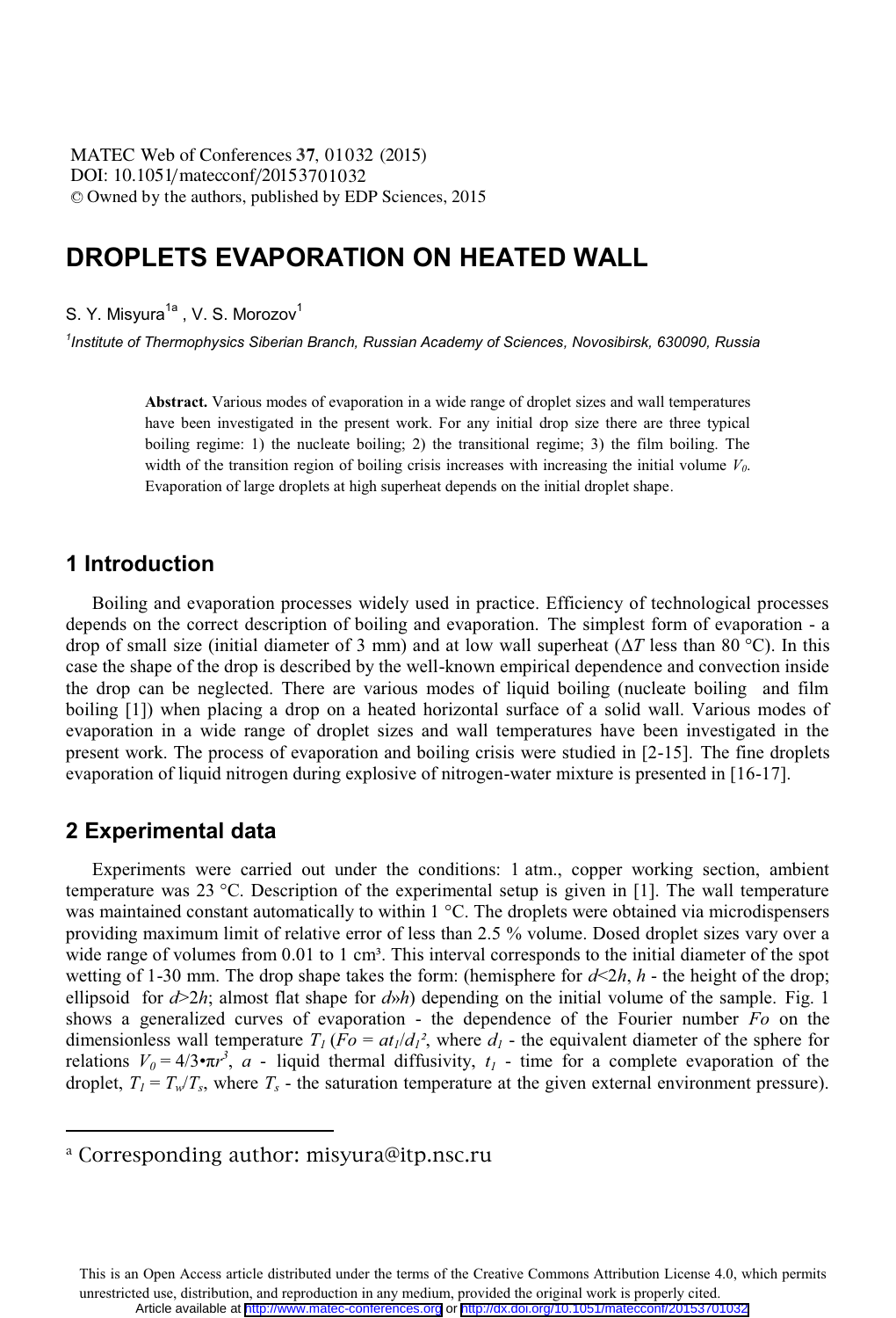#### MATEC Web of Conferences

The evaporation curves divided into three characteristic curves: 1) the lower curves correspond to the hemispherical droplet shape (the initial sample volume is  $V_0 = 0.005$  cm<sup>3</sup>), 2) the middle curves generalize the transition shape and 3) the upper curves correspond to the flat form (the initial sample volume greater than  $0.5 \text{ cm}^3$ ). Thus, it is necessary to take into account the shape of the droplet surface in determining generalizing formula. Dependence of the total evaporation time  $t_1$  of distilled water on the dimensionless wall temperature  $T_l = T_w/T_s$  in a wide range of initial volume  $V_0$  is shown in Fig. 2. Measurements were carried out on the copper area. Minimum time correspond to wall overheating  $\Delta T_w = T_w - T_s = 20{\text -}35$  °C,  $T_{L1}$ ,  $T_{L2}$  – Leidenfrost temperature. With the further increase of an overheating the liquid periodically separates from the wall and there is the transition boiling regime (the regime of periodic droplet separation). The growth of the evaporation time is caused by presence of a vapor layer that separates the liquid from the wall. The thermal conductivity of steam is much lower than that of the liquid. In case of overheating above 80 °C the liquid ceases to touch the wall. This steady detachment is called the film boiling under Leidenfrost temperature. As can be seen from the graphs for any initial drop size there are three typical boiling regime: 1) the nucleate boiling; 2) the transitional regime; 3) the film boiling.



 $T_{\nu}/T_{\nu}$ 

**Fig. 1.** Dependence of *Fo* on the dimensionless wall temperature  $T_w/T_s$  (1 –  $V_0$  = 0.02 cm<sup>3</sup>, 2 – 0.046 cm<sup>3</sup>, 3 – 0.1 cm<sup>3</sup>, 4 – 0.2 cm<sup>3</sup>, 5 – 0.5 cm<sup>3</sup>, 6 – 1 cm<sup>3</sup>).



**Fig. 2.** The dependence of the total droplet evaporation time  $t<sub>l</sub>$  of distilled water on the dimensionless wall temperature  $T_w/T_s$  (1 –  $V_0$  = 0.02 cm<sup>3</sup>, 2 – 0.046 cm<sup>3</sup>, 3 – 0.1 cm<sup>3</sup>, 4 – 0.2 cm<sup>3</sup>, 5 – 0.5 cm<sup>3</sup>, 6 – 1 cm<sup>3</sup>).